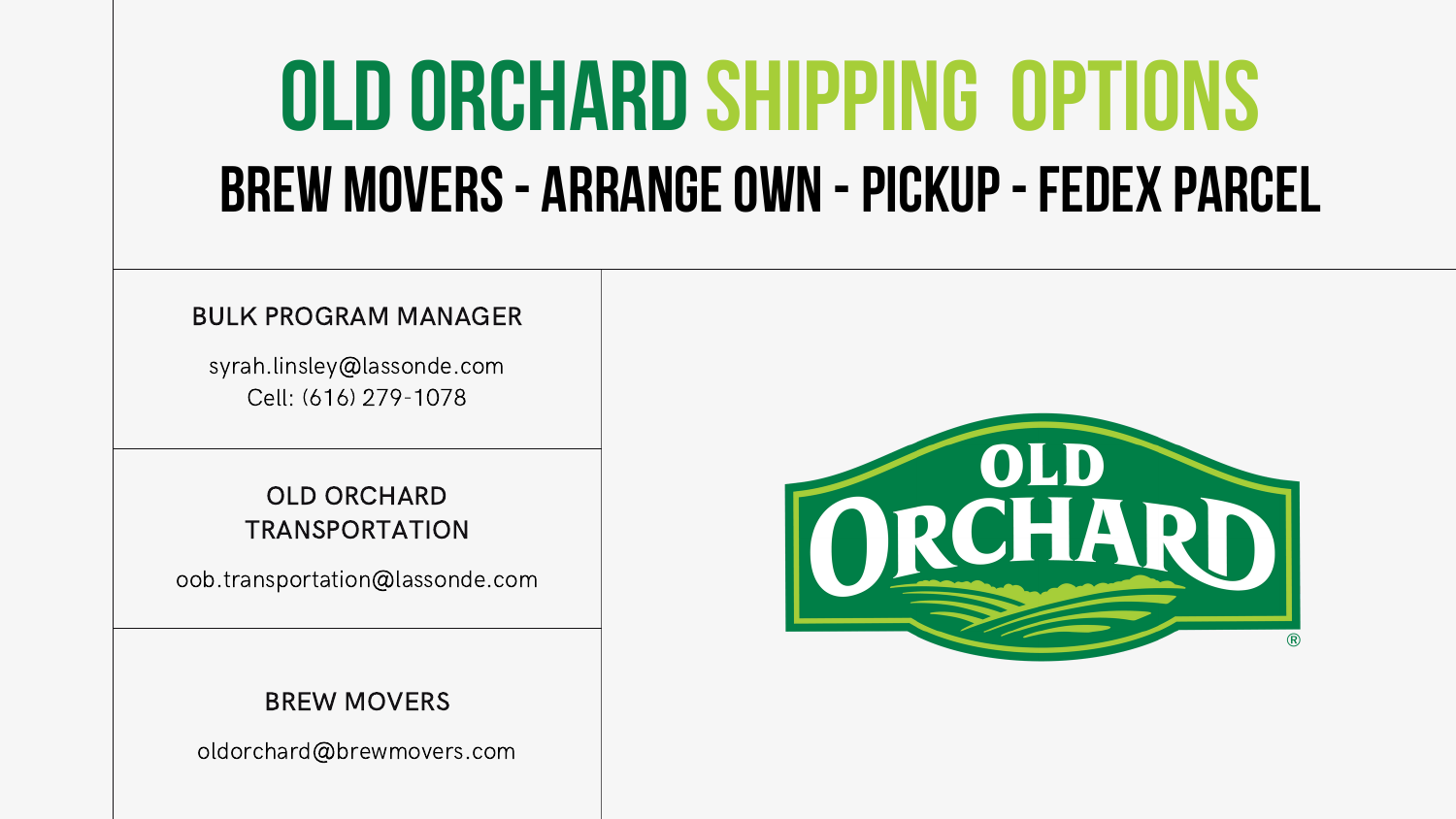

# **TERMS & CONDITIONS: ACKNOWLEDGEMENTOF RISK**

- That, in absence of refrigerated transport, shorter transit times are preferable
- That ship dates early in the week are recommended in order to avoid weekend delays
- That transit times are estimates only; delivery dates are not guaranteed
- That Old Orchard concentrates ship FOB Sparta, and Old Orchard is not responsible for any shipments that become lost, spoiled, or otherwise damaged in transit. Orders are nonrefundable. We encourage you or Brew Movers to file a claim with the carrier for the value of your order.
- That claims filed with the carrier by Brew Movers can take up to 120 days to process before you receive a refund from the carrier. To arrange a replacement order while waiting for claim processing, you would need to place and pay for a new order from Old Orchard.

Old Orchard requires refrigerated transport for our perishable concentrates, but you can select your shipping options at your discretion. By ordering from Old Orchard, you acknowledge the following terms and conditions for shipping each order: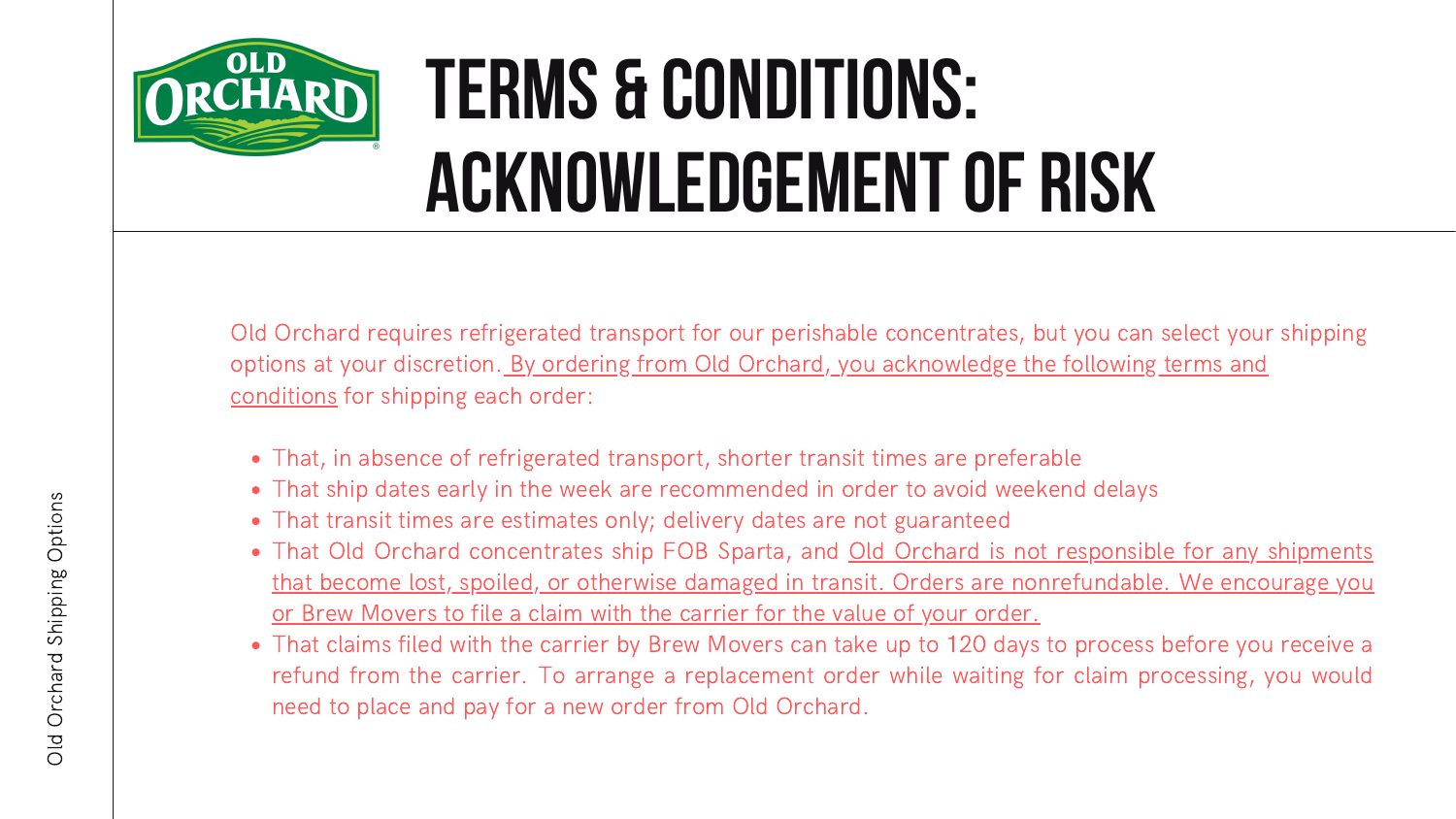

## **BREW MOVERS**

- $\bullet$  # of pails/drums (specify flavors of each)
- Estimated ship date (10+ business days from time the order is processed\*)
- Shipping address
- Is this a commercial or residential/noncommercial address?
- Do you require a liftgate?
- Do you require an appointment?

(Skip this step if you are okay with receiving freight options after ordering.) If you would like a quote before ordering, please email oldorchard@brewmovers.com with the following quote information:

Please note: product is perishable, so we recommend shorter transit times whenever possible.

\*Order processing ends at 4:00pm EST, M-F





To receive freight quotes after ordering, please select "Brew Movers" from the Shipping Preference dropdown menu during checkout. An automatic order notice will be sent to oldorchard@brewmovers.com, and Brew Movers will follow up (usually within one business day) to provide your freight options. If you do not hear from them within 3 business days, please contact oldorchard@brewmovers.com

## WHILE ORDERING

they can assist with your future orders

If your order is 2+ pails or 1+ drums, you qualify for Brew Movers to quote and schedule your shipment for you (billed separately) Brew Movers must send the finished BOL to OOB.Transportation@Lassonde.com at least one business day before shipment

## OR.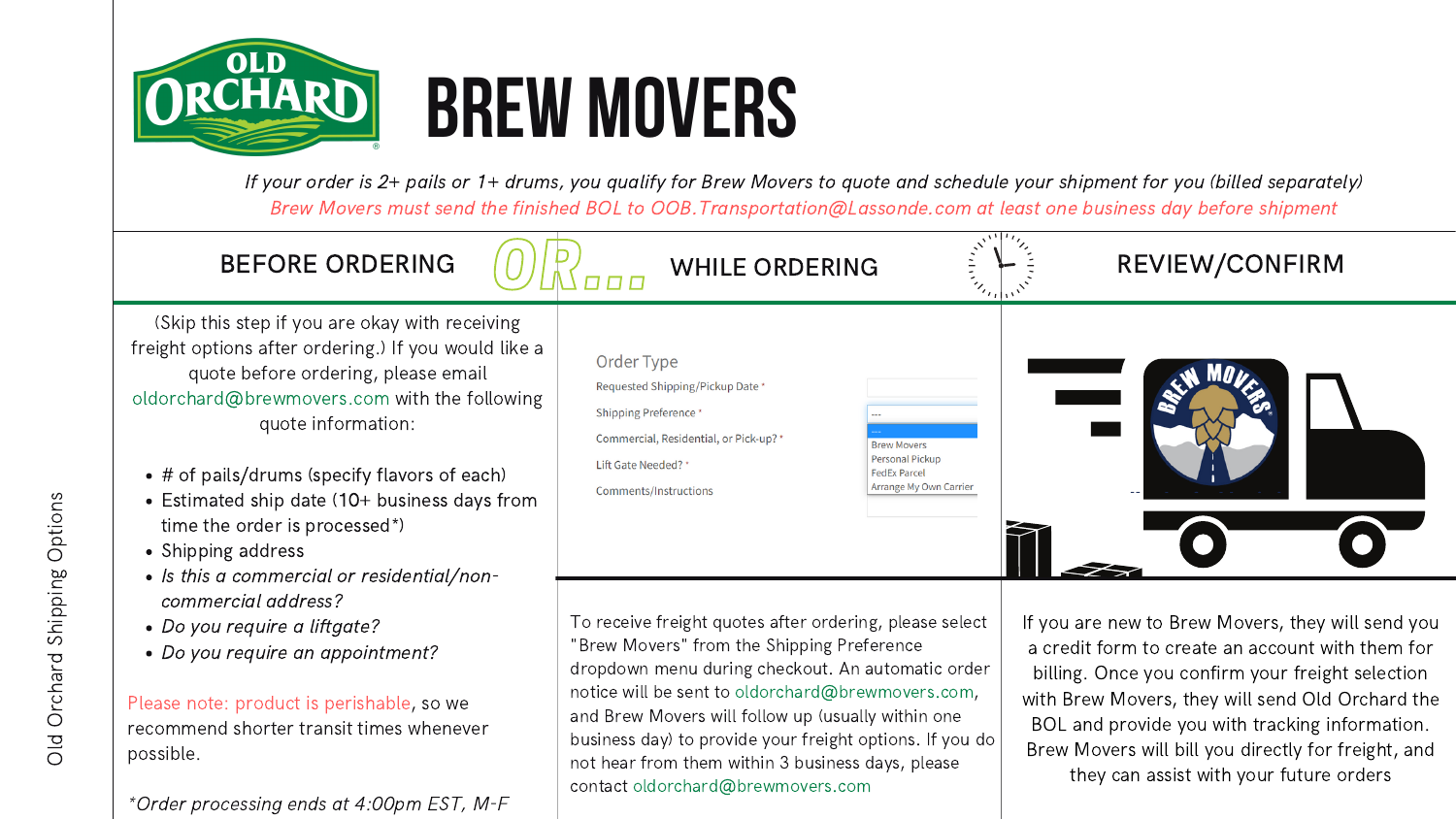

## **ARRANGEYOUR OWN CARRIER**

To confirm the weight and dimensions of your pallet(s), you can either contact OOB.Transportation@Lassonde.com (referencing your order number) or you can use our [shipping](https://oldorchard.com/uploads/files/OO-Shipping-Specs.pdf) specs guide.

### RECEIVE PICKUP #

Usually within a business day, y order should finish processing through to our Transportation department, which will generate pickup number. Your BOL will this pickup number in order for driver to be allowed through ou security gate.

OOB. Transportation@Lassond can provide your pickup number through email as soon as you confirm your shipping date with them.

Please confirm your pickup arrangements at least one business day in advance with OOB.Transportation@Lassonde.com. They can provide the pickup number you'll need for your BOL

| #            | <b>UPDATE &amp; ATTACH BOL</b>                                     |
|--------------|--------------------------------------------------------------------|
| /OUr         |                                                                    |
| e a          |                                                                    |
| need         | Please update your BOL with the pickup                             |
| r the        | number, the shipping weights/dimensions,                           |
| Jr           | and the agreed-upon ship date, then send                           |
|              | as an attachment to                                                |
|              | OOB. Transportation@Lassonde.com                                   |
| de.com       | NOTE: Pickup hours are 8am-4:30pm,                                 |
| er<br>onfirm | Monday-Friday. Product is perishable, so                           |
|              | please return to fridge or freezer storage<br>as soon as possible. |
|              |                                                                    |

### CONFIRM SHIPPING SPECS

| OLD<br><b>SHIPPING WEIGHTS &amp; SPECIFICATIONS</b><br>CHARD<br><b>SHIPPING DIMENSIONS BY PACKAGE TYPE</b> |                                        |                                    |                                                                                              |  |  |
|------------------------------------------------------------------------------------------------------------|----------------------------------------|------------------------------------|----------------------------------------------------------------------------------------------|--|--|
|                                                                                                            |                                        |                                    |                                                                                              |  |  |
| <b>ITEM DIMENSIONS</b>                                                                                     | 12" x 12" x 18"                        | 23" x 23" x 35"                    | 23" x 23" x 35"                                                                              |  |  |
| <b>PALLET DIMENSIONS</b>                                                                                   | 40" x 48" x 18"<br>*per 12-count layer | 40" x 48" x 50"                    | 40" x 48" x 50"                                                                              |  |  |
| <b>MAX. COUNT PER PALLET</b>                                                                               | 36                                     | 4                                  | 4                                                                                            |  |  |
| <b>COUNT PER TRUCKLOAD</b>                                                                                 | N/A                                    | 68                                 | 68                                                                                           |  |  |
| SEE WEIGHT CHART BELOW FOR UNIT AND FULL PALLET WEIGHTS                                                    |                                        |                                    |                                                                                              |  |  |
|                                                                                                            |                                        | <b>SHIPPING WEIGHTS BY PRODUCT</b> |                                                                                              |  |  |
| <b>FLAVOR</b><br><b>BRIX</b>                                                                               | <b>LBS PER GALLON LBS PER PAIL</b>     | <b>LBS PER</b><br><b>DRUM</b>      | <b>LBS PER</b><br><b>LBS PER PALLET</b><br><b>PALLET OF 36</b><br>OF 4 DRUMS<br><b>PAILS</b> |  |  |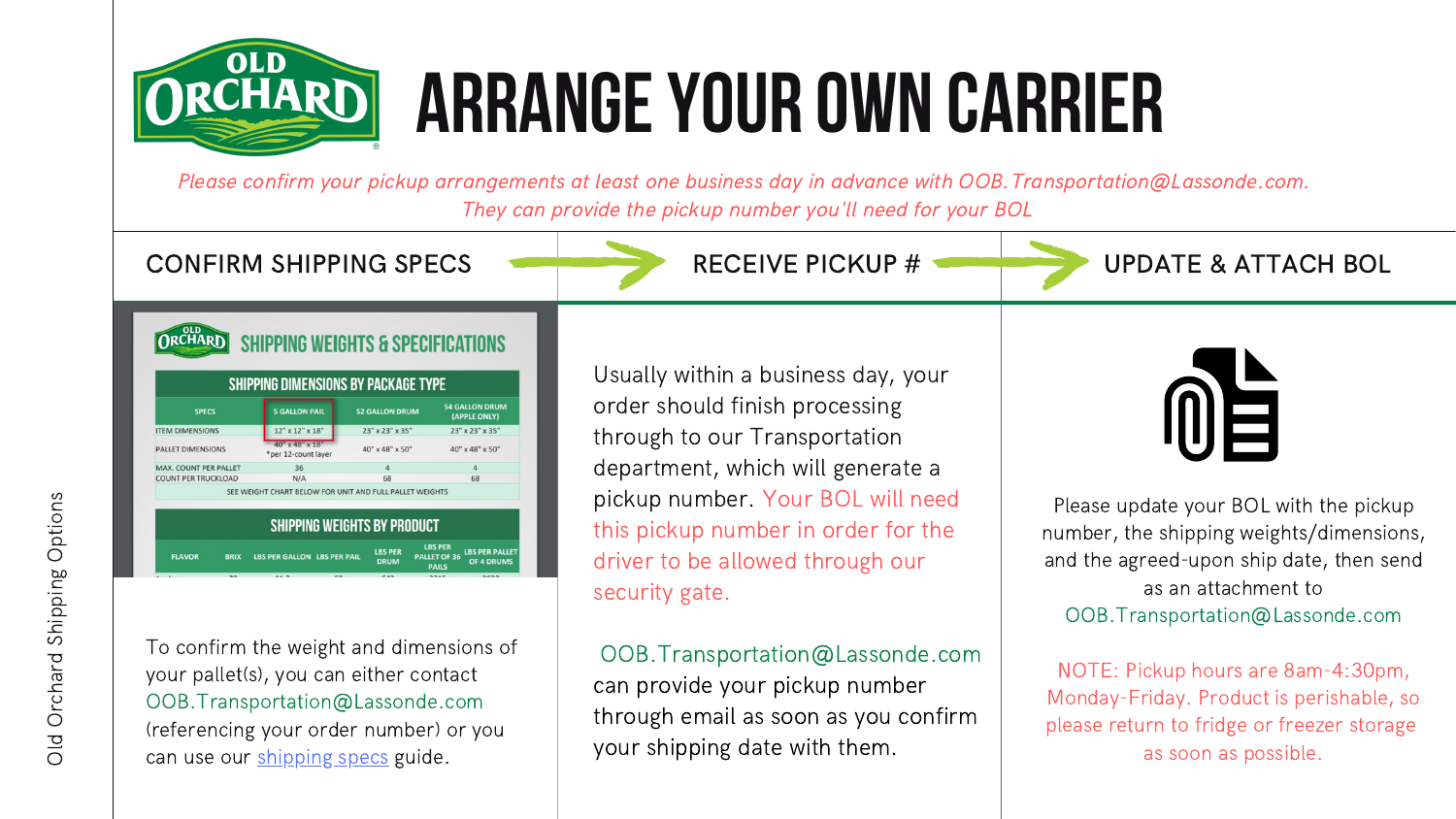

# PERSONAL PICKUP

PLACE ORDER

If you plan to pick up in person, please select "Personal Pickup" from the Shipping Preference dropdown menu during checkout

### Please confirm your pickup arrangements at least one business day in advance with OOB.Transportation@Lassonde.com CONFIRM PICKUP DATE/NUMBER | PICK UP Confirmed. Your order will be ready for pickup 6/09 FCFS 8am-4:30pm. Our staff at the security gate will ask you to confirm your pickup number: OR526481 Thanks, have a great day! Please reference your pickup number when You should receive follow-up you check in at our security gate on the communications from pre-determined pickup date syrah.linsley@lassonde.com and/or OOB.Transportation@lassonde.com NOTE: Pickup hours are 8am-4:30pm, to confirm your pickup date and Monday-Friday. Product is perishable, so pickup number please return to fridge or freezer storage as soon as possible.

Order Type

Requested Shipping/Pickup Date\*

Shipping Preference\*

Commercial, Residential, or Pick-up?\*

Lift Gate Needed? \*

Comments/Instructions

| <b>Brew Movers</b>     |  |  |
|------------------------|--|--|
| <b>Personal Pickup</b> |  |  |
| <b>FedEx Parcel</b>    |  |  |
| Arrange My Own Carrier |  |  |
|                        |  |  |